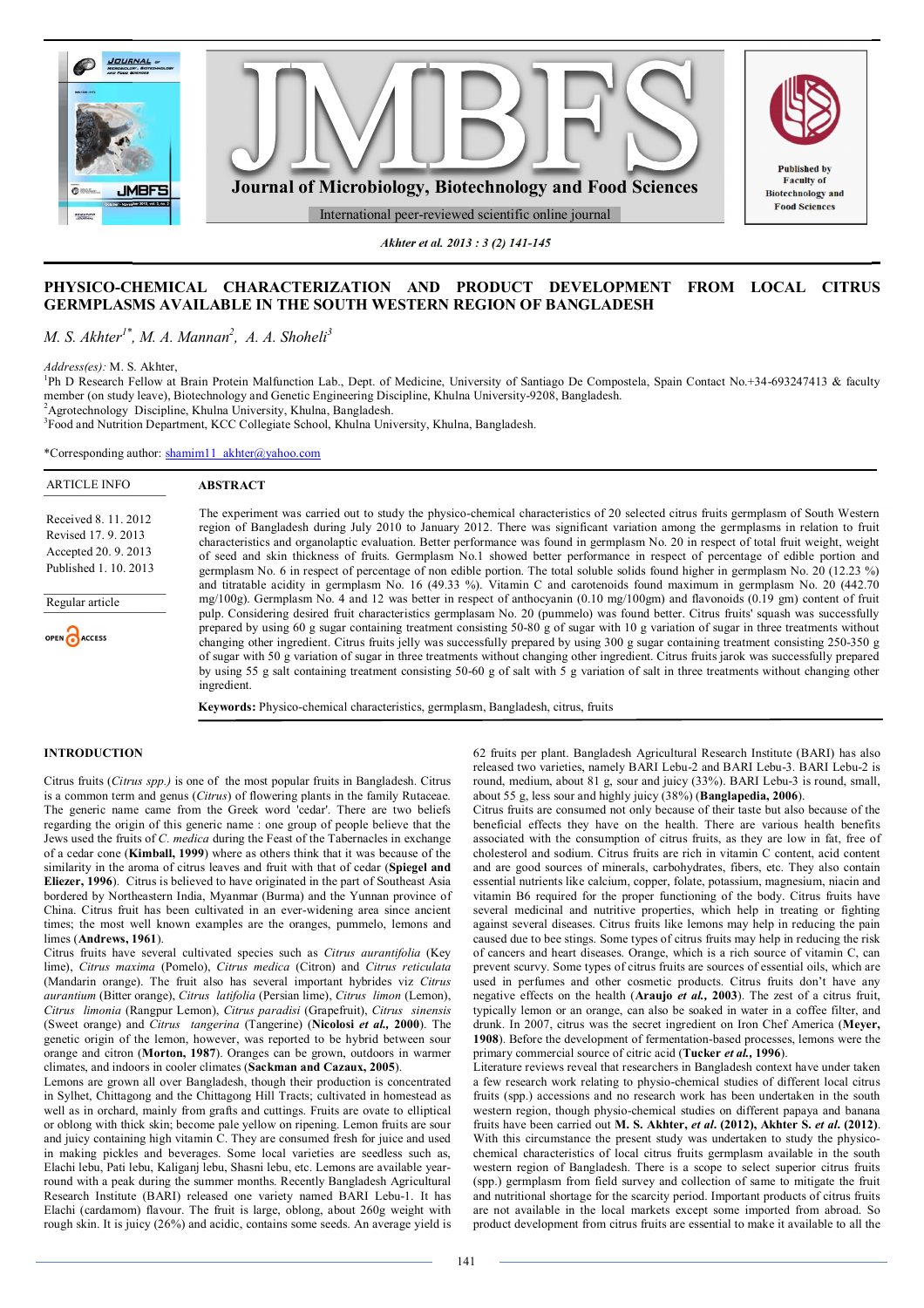people especially the rural poor to mitigate their malnutrition problem, to some extent.

Hence, the present study was under taken to fulfill the following objectives: to study the pattern of physico-chemical properties of some selected citrus fruits and develop the product(s) from citrus fruits.

# **MATERIAL AND METHODS**

The fruits were collected randomly from the South Western region of Bangladesh viz. Khulna, Jessore, Bagerhat and Satkhira district and some were from the germplasm center of the Agrotechnology Discipline, Khulna University, Bangladesh. Three fruits were collected from each germplasm. Fruit characteristics were studied in The Horticulture Laboratory of the Agrotechnology Discipline, Khulna University, Bangladesh to determine the physico-chemical characteristics of citrus fruits (*Citrus spp.*) and development of products from them.

### **Expt. No. 1 Study of Physico-chemical Characteristics of Citrus Germplasms**

### **Experimental Design**

The experiment was laid out in a completely randomized design (CRD). After collection of mature fruits those were kept in refrigerator or at ambient temperature for the study of physico-chemical characteristics. About 20 germplasms of 5 different species of citrus fruits were included as the experimental materials. List of citrus fruits with English, scientific, local name and collection area has been presented in appendix I.

### **Physical Characteristics**

Physical characteristics like weight, size, shape, skin color, skin thickness, weight of rind & non-edible portion, weight of pulp, seed & edible portion, percentage of edible & non-edible were determined as described by M. S. Akhter, *et al*. (2012), **Akhter S.** *et al***. (2012).**

### **Chemical Characteristics**

The methods for the estimation of pH, total soluble solids, titratable acidity and ascorbic acid of fruit pulp were followed as described by **Saini** *et al***. (2006), Mazumder and Mujumder (2003) and Ranaganna (1979)**. The data were analyzed on fresh weight basis.

#### **Expt. No. 2 Product Development from Citrus Fruits**

### **Experimental Design**

To develop product from the desired fruits, the experiment was laid out in Complete Randomized Design (CRD) using three formulations with three replications. The formulations of the experiment have been shown in table 1, 2 and 3. The experiments were conducted in The Horticulture Laboratory of the Agrotechnology Discipline, Khulna University, Bangladesh.

### **Equipments**

Digital balance, blender machine, chula(oven), saucepan, measuring cylinder, refractometer, dish, spoon, knives and bottle.

#### **Chemicals**

Citrus fruits, their juice, sugar, sodium benzoate, pectin, distil water, vinegar and salt.

### **Method of Analyzing the Product**

Sensory evaluation of citrus fruit products were done following the technique adopted by **Razzaque (2007)** and **Kabir (2006)**. Duncan's Multiple Range Test (DMRT) was applied to compare the treatment. An expert panelists consisting of 10 members ensuring participation of equal representative from both sex male and female judged the processed products. All the judges were made conversant with the factors governing the quality of the products. The process products were served to each judge who independently examined the product quality and assigned score for the characteristics-(i) Colour, (ii) Taste, (iii) Flavour and (iv) Texture. The relative importance of each factor was expressed numerically.

### **Lime Squash**

Lime squash was prepared as described by Akhter S. *et al*. (2012).. Formulations of the recipes were shown in the Table 1.

**Table 1** Formulations for lime squash

| SI. | Ingredients         |  |  |
|-----|---------------------|--|--|
| 01  | Lime juice (ml)     |  |  |
| 02  | Sugar $(g)$         |  |  |
| 03  | Sodium benzoate (g) |  |  |
| 04  | Distil water (ml)   |  |  |

Now sealed the bottles with lid and pasteurized for 20 minutes at  $85^{\circ}$ C. The bottles were cleaned, labeled and stored in a dry place away from light for further investigation. Citrus pulp preservation was performed in accordance with **Razzaque, 2007**.

### **Lime Jelly**

Jelly from lime was prepared with some modifications as described by M. S. Akhter, *et al*. (2012), Akhter S. *et al*. (2012).

### **Table 2** Formulations for lime jelly

| SI. | Ingredients         |      |      |      |
|-----|---------------------|------|------|------|
| 01  | Lime juice (ml)     | 150  | 150  |      |
| 02  | Sugar $(g)$         | 250  | 300  | 350  |
| 03  | Pectin $(g)$        |      |      |      |
| 04  | Sodium benzoate (g) | 0 36 | 0.36 | 0.36 |
| 05  | Distil water (ml)   |      |      |      |

## **Jarok of Lime (kaguci lebu)**

Well-matured limes were selected. The medium size fruits were collected carefully and avoided the less juicy fruit. The skin was removed so that green layer cleaned completely keeping the fruit. Then it was washed reasonably with fresh water and mixed with salt. This lime dried on sunlight for two days. This salt mixed lime poured into bottle. Then vinegar was poured into this lime filled bottle so that lime drowned into vinegar. Lid of bottled was closed and kept on sunlight for some days. Formulations of the recipe were shown in the Table 3. Now sealed the bottles with lid and pasteurized for 20 minutes at  $85^{\circ}$ C.

### **Table 3** Formulations for Jarok of lime (kaguci lebu)

| SI.              | <b>Ingredients</b> |     |    |   |
|------------------|--------------------|-----|----|---|
| $\boldsymbol{0}$ | <sub>-ime</sub>    |     |    |   |
| 02               | Salt $(g)$         |     | ັ້ | ы |
| 03               | Vinegar (ml)       | 150 |    |   |

The bottles were cleaned, labeled and preserved in a dry place away from light for further investigation as followed by **Kabir, 2006**.

#### **Statistical Analysis**

The collected data including for organoleptic evaluation were statistically analyzed by Analysis of Variance method. Duncan's Multiple Range Test (DMRT) was used to compare the means of different parameters.

### **RESULTS AND DISCUSSION**

#### **Expt. No. 1 Study of Physico-chemical Characteristics of Citrus Germplasm**

### **Physical Characteristics of Citrus Fruits**

Data on physical characteristics of citrus fruits are presented in Table 4. The physical characteristics of citrus fruits are described based on quantitative and qualitative characteristics.

### **Quantitative Characters**

#### **Weight of Individual Fruit**

The fruit weight was significantly varied among the 20 germplasm. The germplasm No. 20 gave the maximum fruit weight (896.70 g) followed by germplasm No. 5 (156.00 g), No. 11 (131.60 g), No. 16 (118.50 g) and No. 10  $(106.20 \text{ g})$ ; while it was minimum  $(21.89 \text{ g})$  in germplasm No. 4 (Table 4). Average fruit weight of citrus fruits was found 114.86 g. **Hossain (1985)** cited that in Bangladesh weight of this fruit varied from 396g to 1418g.

### **Length of Fruit**

The longest fruit (9.50 cm) was found in germplasm No. 17 which was statistically similar to germplasm No. 16 (9.03 cm) and shortest fruit (3.63cm) was measured from germplasm No 4 (Table 4). The findings do not coincide with **Hossain (1985)** who found the length of mature fruit from 12.1cm to18.2 cm and width  $11.1 \text{ cm}$  to  $18.6 \text{ cm}$ .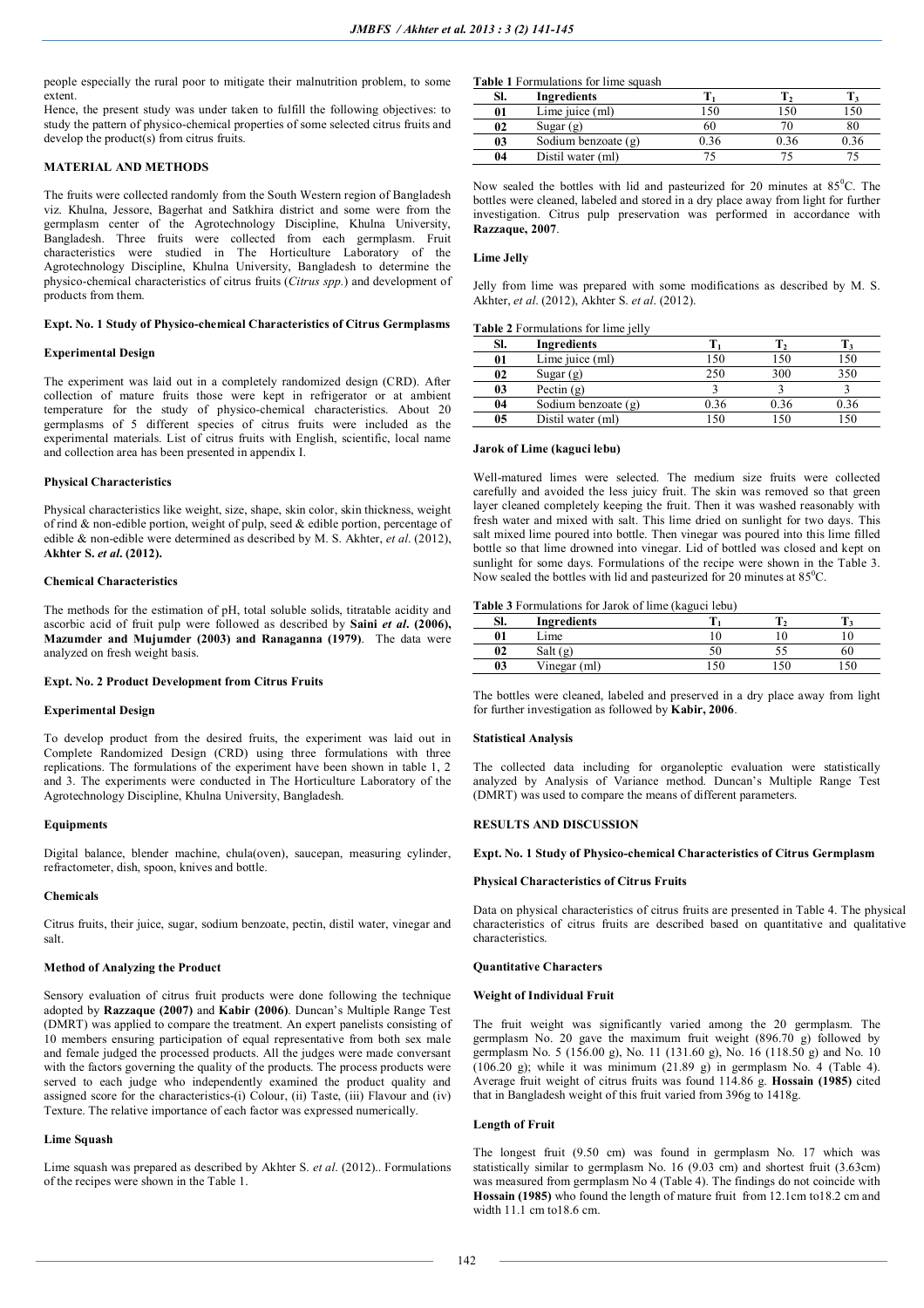### **Width of Fruit**

The broadest fruit (6.53 cm) was found in germplasm No. 5 which was statistically similar to germplasm No. 11 (6.33 cm) flowed by germplasm No. 10 (5.87 cm) which was statistically similar to germplasm No 16 (5.77 cm), No. 19 (5.73 cm) and No 1 (5.53 cm) . The narrowest fruit (3.23 cm) was measured from germplasm No.9 which was statistically similar to germplasm No. 4 (3.33 cm) (Table 4).

### **Seed Weight (per fruit)**

Significant difference was found among the 20 germplasm in respect of seed weight. Germplasm No. 20 had the highest seed weight (24.51 g) followed by germplasm No. 2 (4.80 g) and No. 7 (4.33 g), while the lowest seed weight  $(0.22)$ g) was found in germplasm No. 3 which was statistically similar to germplasm No. 4 (0.28 g), No. 11 (0.65 g) and No. 9 (0.81 g).

### **Skin Thickness**

The thickest skin (1.12 cm) was found in germplasm No. 20 followed by germplasm No. 6 (0.62 cm), No. 11 (0.59 cm) and No. 3 (0.41 cm) and the thinnest skin (0.19 cm) was noted from germplasm No.10. The average skin thickness was observed 0.35 cm.

# **Weight of Non-edible Portion**

**Table 4** Physical Characteristic of Citrus Fruits

Significant variation was observed among the 20 germplasm in relation to the non-edible portion. The maximum weight of non-edible portion (317.7 g) was found in germplasm No. 20 followed by the minimum weight (6.57 g) was measured from germplasm No.4 which was statistically similar to germplasm No. 3 (11.67 g) and No.9 (11.73 g) (Table 4). The weight of non-edible portion, on an average, was found 42.14 g.

### **Weight of Edible Portion**

The maximum weight of edible portion (557.8 g) was found in germplasm No.20 followed by germplasm No. 5 (113.5 g), No.16 (88.49 g) which was statistically similar to germplasm No. 1 (79.46 gm) and No. 11 (76.52 g). The minimum weight of edible portion (15.04 g) was noted from germplasm No.4 (Table 4). The average weight of edible portion was obtained 70.77 g.

### **Weight Non-edible Portion (%)**

Significant variation was observed among the 20 germplasm in relation to the non-edible portion. The maximum weight of non-edible portion (74.52 %) was found in germplasm No. 6 followed by germplasm No. 17 (54.89 %) which was statistically similar to germplasm No. 2 (53.30 %) and No. 18 (51.74 %), and the minimum weight  $(17.77 \%)$  was measured from germplasm No. 1 which was statistically similar to germplasm No. 5 (20.73 %) (Table 4).

# **Weight of Edible Portion (%)**

Germplasm No. 1 possessed the maximum weight of edible portion (82.23 %) which was statistically similar to germplasm No. 14 (73.36  $\frac{6}{9}$ ), No. 16 (73.21) %), and No. 5 (72.37 %) and the minimum weight of edible portion  $(25.48 \%)$ was noted from germplasm No.6 (Table 4). This variation may be due to climatic, edaphic and also varietal differences. Qualitative Characters

### **Shape of Fruit**

There was remarkable variable among the 20 germplasm in respect of fruit shape. Most of the fruit were regular (cylindrical, round, oblate and oval) in shape but some of them where irregular in shape. It was found that most of the fruits were oblate to oval shaped, while the others were round shaped. **Morton, J. 1987** mentioned the lemon is oval yellow fruit.

| <b>Citrus</b><br><b>Species</b> | Germplasm<br>no.         | Fruit<br>weight (g) | Fruit<br>length<br>(c <sub>m</sub> ) | Fruit<br>width<br>(c <sub>m</sub> ) | Seed<br>weight<br>(g) | Skin<br>thickness<br>(c <sub>m</sub> ) | Non edible<br>portion (g) | Edible<br>portion (g) | <b>Total non</b><br>edible<br>portion $(g)$ | Non edible<br>portion<br>$(\%)$ | Edible<br>portion<br>(%) |
|---------------------------------|--------------------------|---------------------|--------------------------------------|-------------------------------------|-----------------------|----------------------------------------|---------------------------|-----------------------|---------------------------------------------|---------------------------------|--------------------------|
|                                 | 3                        | 33.73 no            | 4.50 i                               | 3.80 f                              | 0.22i                 | 0.41c                                  | 11.67 i                   | 21.83 fgh             | 11.89 hi                                    | 35.60 fgh                       | 64.40 bcd                |
|                                 | 4                        | 21.89 o             | 3.63 i                               | 3.33 g                              | 0.28i                 | $0.21$ n                               | 6.567 i                   | 15.04h                | 6.85 i                                      | 33.07 gh                        | 66.93 bcd                |
|                                 | 6                        | 79.18 gh            | 6.23c                                | 5.03d                               | 4.30c                 | 0.62 <sub>b</sub>                      | 54.62 b                   | $20.26$ gh            | 58.92 b                                     | 74.52 a                         | 25.48 g                  |
|                                 | 8                        | 57.05 jk            | 6.20 cd                              | 4.13 ef                             | 2.17e                 | 0.30 i                                 | 22.26 g                   | 32.62 efgh            | 24.42 f                                     | 42.60 cd                        | 57.40 def                |
| Lime                            | 12                       | 39.85 mn            | 4.97 ghi                             | 3.77f                               | $0.93$ gh             | $0.21$ m                               | $16.50$ gh                | 22.41 fgh             | 17.44 gh                                    | 44.03 c                         | 55.97 def                |
|                                 | 13                       | 48.52 klm           | $5.57$ cdefg                         | 3.90 f                              | 1.32 f                | $0.21$ n                               | 15.80 hi                  | 31.40 efgh            | $17.12$ gh                                  | 35.30 fgh                       | 64.70 bcd                |
|                                 | 16                       | 118.50 d            | 9.03a                                | 5.77 b                              | 1.40f                 | 0.30 i                                 | 41.95 d                   | 88.49 c               | 43.35 cd                                    | 36.81 efgh                      | 73.21 ab                 |
|                                 | 17                       | $86.87$ fg          | 9.50a                                | $4.20$ ef                           | 0.00 i                | 0.40e                                  | 47.60c                    | 42.61 de              | 47.60c                                      | 54.89 b                         | 48.61 f                  |
|                                 |                          | 96.46 ef            | 5.77 cdef                            | 5.53 bc                             | 3.93 d                | $0.21$ n                               | 13.07i                    | 79.46 c               | $17.00$ gh                                  | 17.77 i                         | 82.23 a                  |
|                                 | $\overline{7}$           | 73.15 hi            | 5.33 efgh                            | 5.00 <sub>d</sub>                   | 4.33c                 | 0.33 f                                 | 28.29 f                   | 40.53 def             | 32.62 e                                     | 44.69 c                         | 55.31 def                |
| Lemon                           | 9                        | 28.98 no            | 4.77 hi                              | $3.23$ g                            | $0.81$ gh             | 0.19 <sub>o</sub>                      | 11.73 i                   | 16.44h                | 12.54 hi                                    | 43.25 cd                        | 56.75 def                |
|                                 | 14                       | 52.80 jkl           | 5.97 cde                             | 4.43e                               | $1.02$ g              | 0.18p                                  | 19.43 gh                  | 39.01 defg            | $\overline{20.45}$ fg                       | 38.67 def                       | 73.36 ab                 |
|                                 | 15                       | 40.75 lmn           | 5.13 fghi                            | $4.03$ ef                           | 1.92e                 | $0.33$ g                               | $16.29$ ghi               | 22.54 fgh             | $18.21$ gh                                  | 44.71 c                         | 55.29 def                |
|                                 | 18                       | 63.46 ij            | 8.03 <sub>b</sub>                    | 4.07 ef                             | 0.00 i                | 0.221                                  | 32.79 ef                  | 30.67 efgh            | 32.79 e                                     | 51.74 b                         | 48.26 f                  |
|                                 | 19                       | 92.53 f             | 5.07 fghi                            | 5.73 <sub>b</sub>                   | 2.00 <sub>e</sub>     | 0.31 i                                 | 35.25 e                   | 55.27 d               | 37.26 e                                     | 40.18 cdef                      | 59.82 cdef               |
| Orange                          | $\mathbf{2}$             | 73.07 hi            | 5.27 efghi                           | 5.13 cd                             | 4.80 b                | 0.31 <sub>h</sub>                      | 34.06 ef                  | 36.54 efg             | 38.86 de                                    | 53.30 b                         | 49.80 ef                 |
|                                 | 10                       | 106.20 e            | 5.43 defgh                           | 5.87 b                              | 2.14e                 | 0.18p                                  | 31.56 ef                  | 72.49 c               | 33.70 e                                     | 31.71 h                         | 68.29 bcd                |
| Malta                           | 5                        | 156.00 <sub>b</sub> | 6.33c                                | 6.53a                               | 1.31 f                | 0.25 k                                 | 31.22 ef                  | 113.5 <sub>b</sub>    | 32.53 e                                     | 20.73 i                         | 72.37 abc                |
|                                 | 11                       | 131.60 c            | 6.17 cd                              | 6.33a                               | 0.65h                 | 0.58c                                  | 54.44 b                   | 76.52 c               | 55.09 b                                     | 41.82 cde                       | 58.18 def                |
| Pummel                          | 20                       | 896.70 a            | $5.10$ fghi                          | 5.40<br>bcd                         | 24.51a                | 1.11a                                  | 317.70a                   | 557.80 a              | 342.20 a                                    | 38.16 defg                      | 62.21bcde                |
|                                 | Average                  | 114.86              | 5.90                                 | 5.56                                | 2.90                  | 0.35                                   | 24.14                     | 70.77                 | 45.04                                       | 41.18                           | 59.93                    |
|                                 | Level of<br>significance | 0.01                | 0.01                                 | 0.01                                | 0.01                  | 0.01                                   | 0.01                      | 0.01                  | 0.01                                        | 0.01                            | 0.01                     |
|                                 | $C.V.$ %                 | 6.35                | 7.04                                 | 4.67                                | 5.84                  | 3.41                                   | 8.14                      | 14.40                 | 7.81                                        | 6.89                            | 11.49                    |

**N.B.** In a column figures having similar letters do not differ significantly whereas figures having dissimilar letters differ significantly as per DMRT.

### **Colour of Skin**

Variation was also found in case of type of skin colour among the 20 germplasm. Various skin colour was found in different fruits viz. deep green, deep yellow, greenish yellow, yellowish green, greenish, yellowish and whitish green. Chemical Characters of Fruits

# **pH of Fruit Pulp**

The highest pH of fruit pulp was found in germplasm No.5 (5.70) followed by germplasm No. 1 (5.21), No. 10 (3.84), No. 20 (3.44) and No.11 (3.30) (Table 5).

The results correlate with the findings of **Morton (1987)** and **Crowell (1999)** who reported the pH of 2 to 3 and 2.5-3, respectively.

#### **Total Soluble Solids (Brix %) of Fruit Pulp**

The highest total soluble solids of fruit pulp were observed from germplasm No.20 (12.23 %) followed by germplasm No. 11 (9.90 %), No. 9 (7.00 %), No. 5 (6.93 %) and No. 7 (6.80 %). The least amount of total soluble solids of fruit pulp was observed from germplasm No. 4 (4.77 %) which was statistically similar to germplasm No. 14 (4.87 %), No. 1 (4.90 %), No. 17 (5.13 %), No. 19 (5.20 %) and No. 16 (5.23 %). (Table 5. Similar results in respect of total soluble solids (TSS) content were also reported by **Satter and Mahmud (1991)**.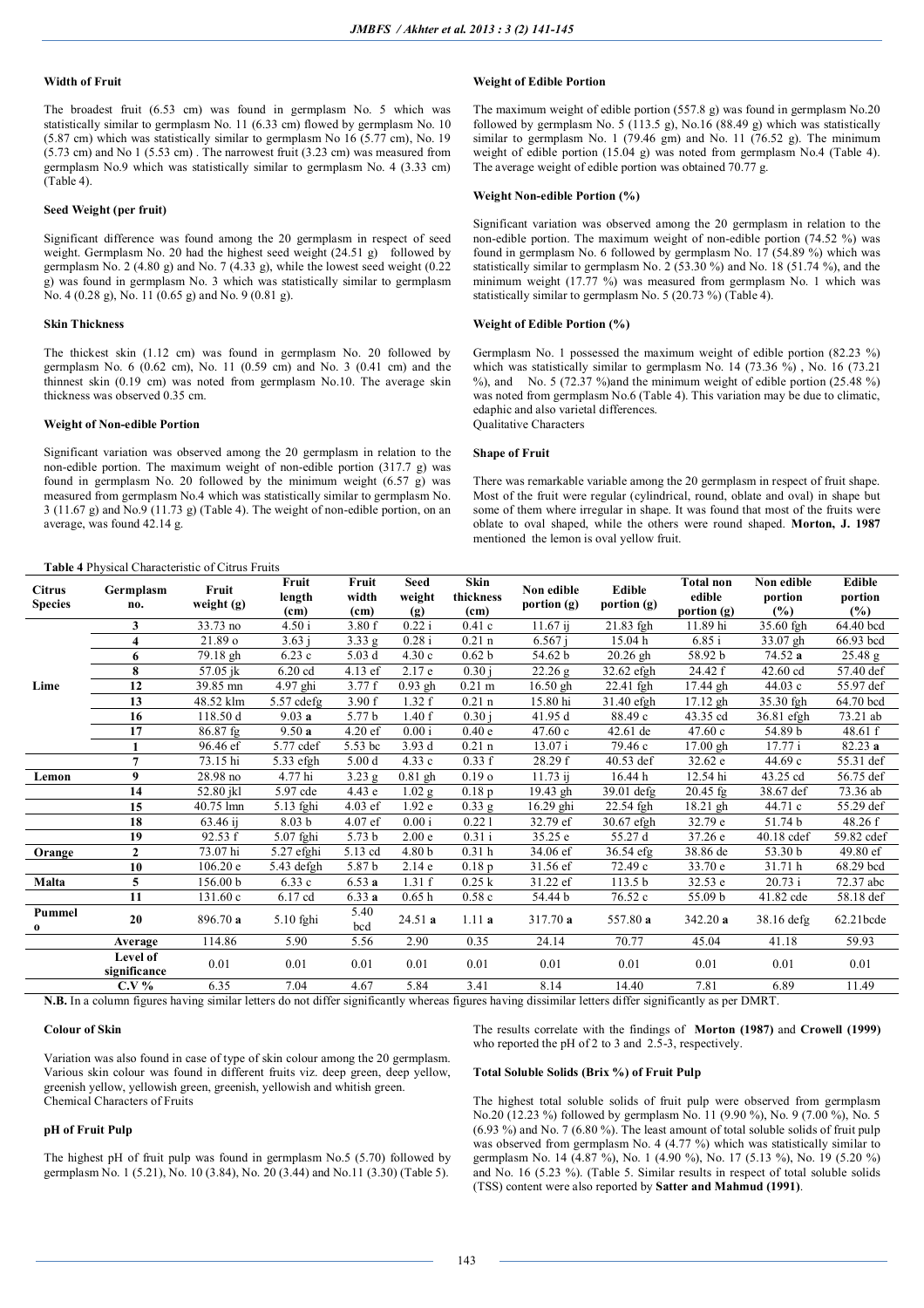### **Titratable Acidity of Fruit Pulp**

The germplasm No. 16 (49.33 %) contained the maximum amount of titratable acid followed by germplasm No. 17 (46.67 %), No. 19 (44.05 %), No. 15 (42.67 %), and No.8 (34.93 %) (Table 5). **Satter and Mahmud (1991)** mentioned that juice sample contain 1.05 % to1.13 % of titratable acidity (TA) and **Sinclair (1972)** said that titratable acidity (TA) may constitute 8 % to15 % and 8 % to 23%.

# **Vitamin C (ascorbic acid) Content of Fruit Pulp**

The highest vitamin C content fruit pulp was found in Germplasm No. 20 (442.7 mg/100 g) and the lowest amount of ascorbic acid content was observed from germplasm No. 13 (15.17 mg) which was statistically similar to germplasm No. 16 (15.89 mg), No. 9 (16.61 mg), No. 10 (17.33 mg) and No. 4 (19.50 mg) (Table 5). Similar resu vitamin C content 53 mg were also reported by **Gulsen and Roose (2001)**. Food Value Per 100 g of Edible Portion, ascorbic acid contain Fruit (fresh, peeled) 53 mg, Juice (fresh) 46 mg, Juice (canned, unsweetened) 42 mg, Juice (frozen, unsweetened) 44 mg, Lemonade (concentrate, frozen) 30 mg, Peel (raw) 129 mg supported by **Morton (1987)** .

# **Carotenoids of Fruit Pulp**

Significant variation was observed among the 20 germplasm in respect of carotinoids content. Fruits of germplasm number 20 found to contain the highest amount of carotenoids (15.92 mg/100 g) whereas germplasm No. 3 showed the lowest amount of carotenoids (0.68 mg/100 g) proceeded by germplasm No. 17

**Table 5** Chemical Characteristics of Citrus Fruits

 $(1.44 \text{ mg}/100 \text{ g})$  which was statistically similar to germplasm No. 6 (1.51 mg/100) g) (Table 5). The total carotenoid contents ranged from 2.42  $\mu$ g·g<sup>-1</sup> in the Washington variety to 15.8  $\mu$ g·g<sup>-1</sup> in the Valencia variety **Giuffrida** *et al.* **(2010)**. Among the varieties studied in our work, only the Sanguinello variety showed a total carotenoid content similar to the Valencia variety (14.59 μg·g<sup>-1</sup>).

# **Anthocyanin of Fruit Pulp**

The anthocyanin showed significant variation among the 20 germplasm. The maximum amount of anthocyanine content was found in germplasm No. 4 (0.10 mg/100 g) followed by germplasm No. 13 (0.10 mg/100 g) and No. 18 (0.05 mg/100 g). The minimum amount of titratable acid content was recorded from germplasm No.7 (0.02 mg/100 g) proceeded by germplasm No. 1 (0.02 mg/100 g) which was statistically similar to germplasm No. 2 (0.03 mg/100 g) and No. 3(0.03 mg/100 g). (Table 5).

# **Flavonoids of Fruit Pulp**

The difference of flavonoids was significant among the 20 germplasm. The highest flavonoids of fruit pulp were observed from germplasm No. 12 (0.19 g) followed by germplasm No.  $10 (0.15 g)$ , No. 8  $(0.13 g)$  and No. 13  $(0.12 g)$ . The least amount of total soluble solids of fruit pulp was observed from germplasm No. 2 (0.03 g) (Table 5). According to Peterson *et al.* (2006) for lemons, total flavanoids contents (summed means) were 26 mg/100 g and for limes 17 mg/100 g.

| <b>Citrus</b>  | Germplasm                | p <sup>H</sup>    | TSS $(\% )$          | T-acidity $(\% )$    | Vitamin C  | Carotinoids | Anthocyanine      | <b>Flavonoids</b> |
|----------------|--------------------------|-------------------|----------------------|----------------------|------------|-------------|-------------------|-------------------|
| <b>Species</b> | no.                      |                   |                      |                      | (mg/100g)  | (mg/100g)   | (mg/100g)         | (g/100g)          |
|                | 3                        | 2.73h             | $5.57$ fg            | 24.35h               | 20.94 hi   | 0.68 i      | $0.03$ i          | $0.08$ gh         |
|                | 4                        | 2.37k             | 4.77 h               | 20.09 i              | 19.50 ij   | 3.13 f      | 0.10a             | $0.05$ ij         |
|                | 6                        | 2.88 <sub>g</sub> | $6.00$ ef            | 19.97 i              | 41.17 f    | 1.51i       | $0.05$ cd         | $0.12$ de         |
|                | 8                        | 2.02q             | 6.50 cde             | 34.93 e              | $25.28$ gh | 0.00 k      | $0.02$ ef         | 0.13c             |
| Lime           | 12                       | $2.07$ opq        | $6.10 \text{ e}$ f   | 21.50 i              | $25.28$ gh | 4.54 d      | $0.04$ fgh        | 0.19a             |
|                | 13                       | 2.28 kl           | $6.00 \text{ ef}$    | 28.33 g              | 15.17 i    | 6.20c       | 0.09 <sub>b</sub> | 0.12d             |
|                | 16                       | $2.05$ pq         | $\overline{5.2}3$ gh | 49.33 a              | 15.89 ij   | 2.40 g      | $0.05$ cd         | 0.07h             |
|                | 17                       | 2.35 k            | 5.13 gh              | 46.67 b              | 21.67 hi   | 1.44i       | 0.03h             | $0.05$ ij         |
|                |                          | 5.21 b            | 4.90h                | 0.88 <sub>n</sub>    | 49.33 e    | 2.13h       | 0.02 i            | 0.05 i            |
|                | 7                        | 2.51i             | 6.80 cd              | 31.68 f              | $26.00$ gh | 0.00 k      | 0.02 i            | $0.11$ ef         |
|                | 9                        | 2.63 i            | 7.00c                | 28.53 g              | $16.61$ ij | 0.00 k      | $0.04$ fgh        | $0.08$ g          |
|                | 14                       | 2.15 mno          | 4.87h                | $\overline{28.53}$ g | 21.67 hi   | $2.43$ g    | $0.04$ efg        | 0.10 f            |
| Lemon          | 15                       | $2.12$ nop        | $6.03$ ef            | 42.67 d              | 46.22 ef   | 0.00 k      | $0.04$ de         | 0.08 <sub>g</sub> |
|                | 18                       | 2.24 lm           | $5.67$ fg            | 29.01 g              | 27.45 g    | 3.72 e      | 0.05c             | $0.05$ ij         |
|                | 19                       | 2.17 mn           | $5.20$ gh            | 44.05 c              | 43.33 f    | 0.00 k      | $0.05$ cd         | $0.11$ de         |
|                | $\overline{2}$           | 3.10 f            | 6.43 de              | $20.62$ ij           | 54.89 d    | 4.55 d      | 0.03 i            | 0.03 k            |
| Orange         | 10                       | 3.84 c            | 6.77 cd              | 5.29 m               | 17.33 i    | 0.00 k      | $0.04$ gh         | 0.15 <sub>b</sub> |
| Malta          | 5                        | 5.70a             | 6.93 cd              | 0.70 <sub>n</sub>    | 86.67b     | 3.72 e      | 0.03h             | $0.04$ i          |
|                | 11                       | 3.30e             | 9.90 <sub>b</sub>    | 10.20 k              | 65.00c     | 12.12 b     | $0.05$ cd         | $0.12$ de         |
| Pummelo        | 20                       | 3.44 d            | 12.23a               | 7.931                | 442.70 a   | 15.92a      | $0.04$ fgh        | $0.11$ ef         |
|                | Average                  | 2.86              | 6.40                 | 24.76                | 54.11      | 3.23        | 0.04              | 0.09              |
|                | Level of<br>Significance | 0.01              | 0.01                 | 0.01                 | 0.01       | 0.01        | 0.01              | 0.01              |
|                | $C.V.$ %                 | 1.79              | 4.66                 | 2.97                 | 5.76       | 4.48        | 2.02              | 2.02              |

**N.B.** In a column figures having similar letters do not differ significantly whereas figures having dissimilar letters differ significantly as per DMRT.

# **Expt. No. 2 Product Development from Citrus Fruits**

# **Squash of Citrus Fruits**

In respect of overall consideration of colour, taste, flavour and texture of squash treatment No. 2 (6.30) showed better performance among the 3 treatment (Table 6).

## **Table 6** Major component of citrus fruits' squash

| <b>Treatment</b>                           | Colour            | Taste             | <b>Flavour</b>    | Texture | Overall<br>acceptability |
|--------------------------------------------|-------------------|-------------------|-------------------|---------|--------------------------|
|                                            | 4.60 <sub>b</sub> | 3.90 <sub>b</sub> | 4.70 <sub>b</sub> | 5.50 ab | 4.68 b                   |
| T <sub>2</sub>                             | 6.40 a            | 6.20a             | 6.40a             | 6.20a   | 6.30 a                   |
| T,                                         | 4.30 h            | 4.20 h            | 4.00 <sub>b</sub> | 4.30 b  | 4.20 b                   |
| __<br>___<br><b>STATES OF ALL AND REAL</b> | .<br>.            |                   | .<br>$ -$         | .       | .                        |

Note:  $T_1$  = Lime juice 150 g, sugar 60 g, sodium benzoate 0.36 g and distil water 75 ml.,  $T_2$  = Sugar 70 g without changing other ingredients,  $T_3$  = Sugar 80 g without changing other ingredients. In a column figures having similar letters do not differ significantly whereas figures having dissimilar letters differ significantly as per DMRT.

#### **Jelly of Citrus Fruits**

In overall consideration ( colour, taste, flavour and texture of jelly ), treatment No. 2 (6.38) showed better performance among the 3 treatment (Table 7).

**Table 7** Major component of citrus fruits' jelly

| Treatment | Colour | Taste  | Flavour           | Texture           | Overall<br>acceptability                                                                                |
|-----------|--------|--------|-------------------|-------------------|---------------------------------------------------------------------------------------------------------|
| т,        | 5.20 a | 444 h  | 4.50 <sub>b</sub> | 5.00 <sub>b</sub> | 4.79 h                                                                                                  |
| $T_2$     | 6.40a  | 6.40 a | 6.10 a            | 6.60a             | 6.38 a                                                                                                  |
| T,        | 3.50 h | 3.70 h | 3.20 <sub>b</sub> | 3.50 c            | 3.48c                                                                                                   |
|           |        |        |                   |                   | Note: $T = I$ imaging 150 $\alpha$ guar 250 $\alpha$ notin 2 $\alpha$ sadium hanzonta 0.24 $\alpha$ and |

Note:  $T_1$  = Lime juice 150 g, sugar 250 g, pectin 2 g, sodium benzoate 0.24 g and distil water 100 ml.,  $T_2$  = Sugar 300 g without changing other ingredients,  $T_3$  = Sugar 350 g without changing other ingredients. In a column figures having similar letters do not differ significantly whereas figures having dissimilar letters differ significantly as per DMRT.

### **Jarok of Citrus Fruits**

Treatment No. 2 (6.30) showed better performance among the 3 treatment (Table 8) in context of colour, taste, flavour and texture consideration.